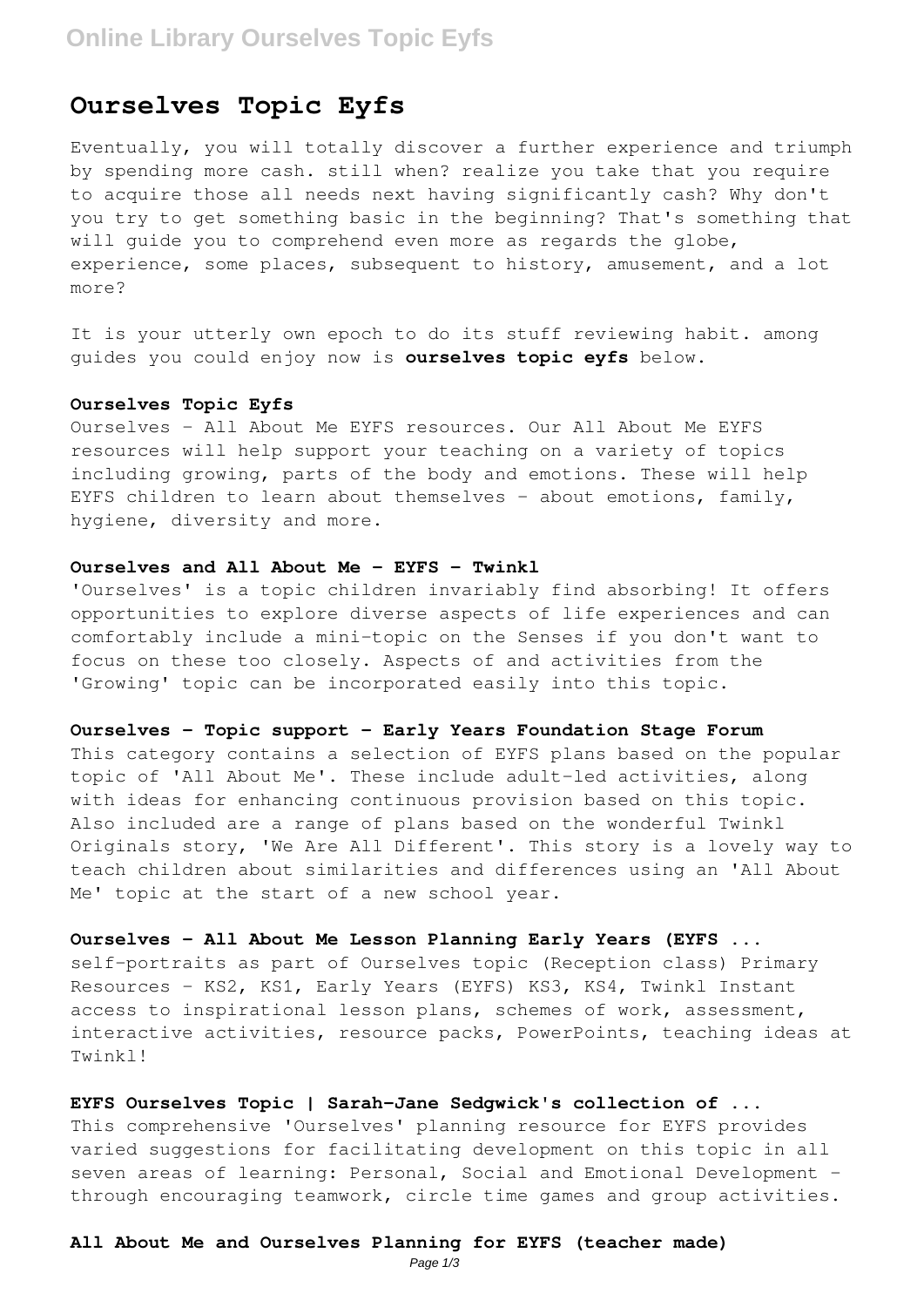## **Online Library Ourselves Topic Eyfs**

Ourselves and Our Bodies Use the Twinkl Booklist to help you to find texts that are high quality and appropriate to use to support the teaching of any ourselves and our bodies topic within EYFS and KS1. This list of books based on our bodies, healthy living and exercise will help you to prepare lessons.

#### **Ourselves & Our Bodies Story Books - KS2, KS1, Early Years ...**

Learning about ourselves is a fundamental part of childhood development, especially as pupils start to ask questions about who they are and how they are the same, or different, from others. As such, the start of the academic year - when everybody is getting to know one another – is the ideal time to start an "all about me" topic.

### **All about me planning for EYFS | Tes**

Resources Resources home Early years / Pre-K and Kindergarten Primary / Elementary Middle school Secondary / High school Whole school Special Educational Needs Blog Store Store home Elements Magazine Community Community home Latest posts Search forums Education news Teaching overseas US education news

#### **'Ourselves' idea bank | Teaching Resources**

'All About Me' is a topic taught early on in primary schools. Often, it's one of the first topics taught in schools. It's used as a way of allowing children to get to know one another and is a breakthrough topic to encourage children to discuss 'all about me'. Read on to find out how Twinkl can help your teaching in this area.

## **Ourselves & All About Me KS1 Resources | Primary Resources**

Ourselves / My Body. This section contains a variety of different teaching resources relating to the early years and key stage 1 (KS1) topic of My Body and 'Ourselves'. Included are diagrams of the human body, games and activities relating to bones and facial features and a medical information sheet from the British Red Cross.

## **Ourselves / My Body - Free Early Years and Primary ...**

In the story of Thumbelina, a swallow takes her from a destiny of a dark and dreary underground world to a new place where it's always summer. She finds love with the king of the spirits of the flowers. In the same way, children's stories can take us from a sometimes dreary reality to a new world of possibilities.

## **80+ Best Early Years Topic - Ourselves images | early ...**

Book recommendations for Early Years - EYFS, nursery, reception classes and foundation stage. Quality texts for different topics and year groups.

#### **Early Years - Books for Topics**

1000s of FREE teaching resources for Early Years and Primary School teachers. ... Topics. Signs and Labels. Class Management. Special Needs. Other. Popular. Advertisement Ourselves and All About Me